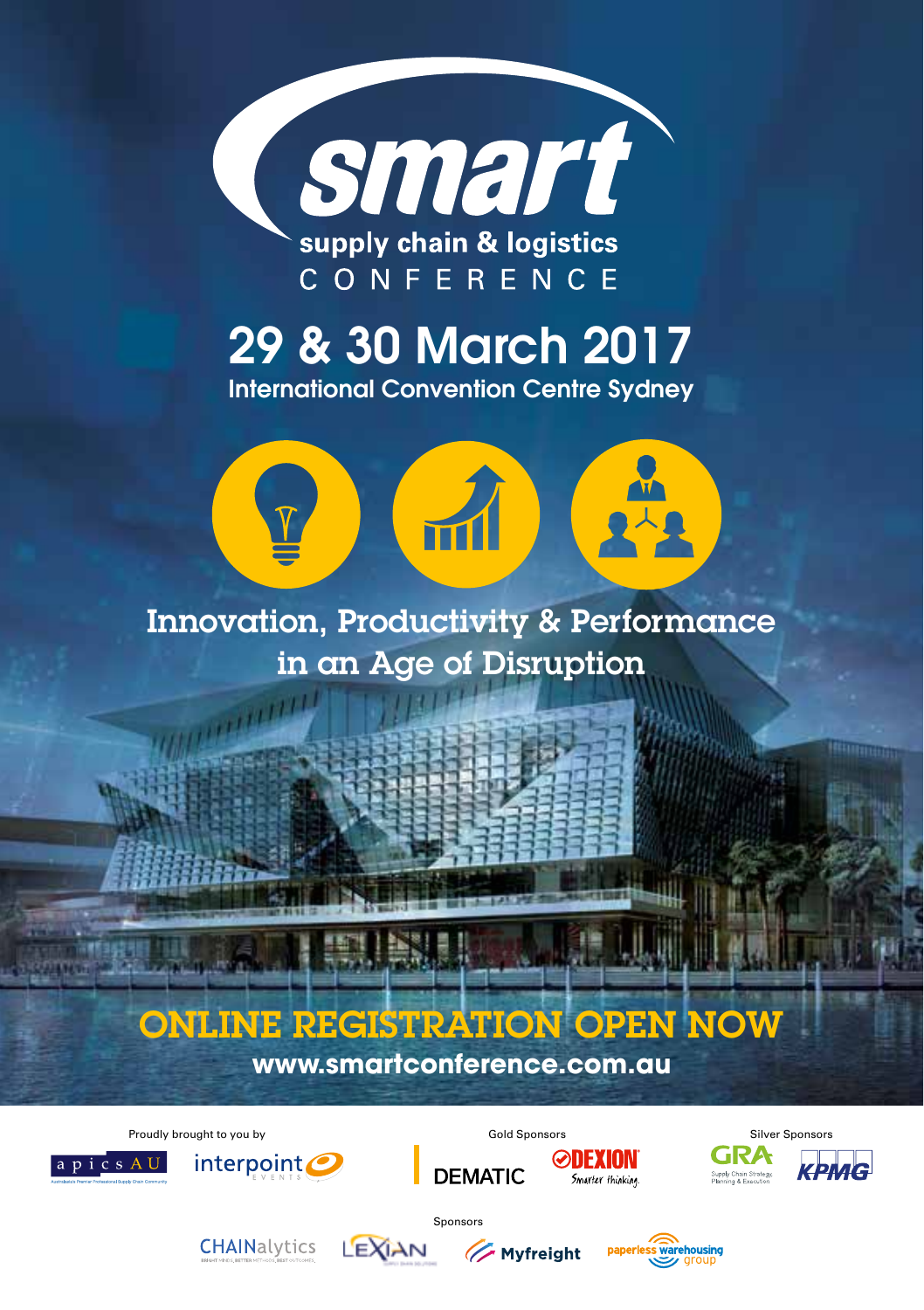

#### Experience

An expert committee of supply chain industry leaders has again crafted a program that will meet the needs of Supply Chain and Logistics Managers from all disciplines. Attendees will have extensive opportunities to engage, connect and network via site visits, SMART Expo 2017, Supply Chain Industry Dinner & Smart Awards. Here is your best all-in-one chance to engage with the largest gathering of your peers in the region.

#### Vision

**Discover** what it takes to leverage your supply chain to new levels of efficiency, and performance.

# Thought Leadership

Featuring thought-leader plenary keynotes, best practice case studies, workshops, interactive panel discussions, 50+ speakers, a choice of 5 thematic streams aligned to apicsAU special interest groups - the program for Smart 2017 has been designed to empower supply chain, logistics and procurement professionals with the knowledge, skills and capabilities needed to deliver innovation, productivity and performance.



**Find out** how to help your company's supply chain, procurement and logistics people succeed in an age of unprecedented technological and industry disruption.



**Learn** how to create a culture of excellence innovation and continuous improvement that delivers real competitive advantage.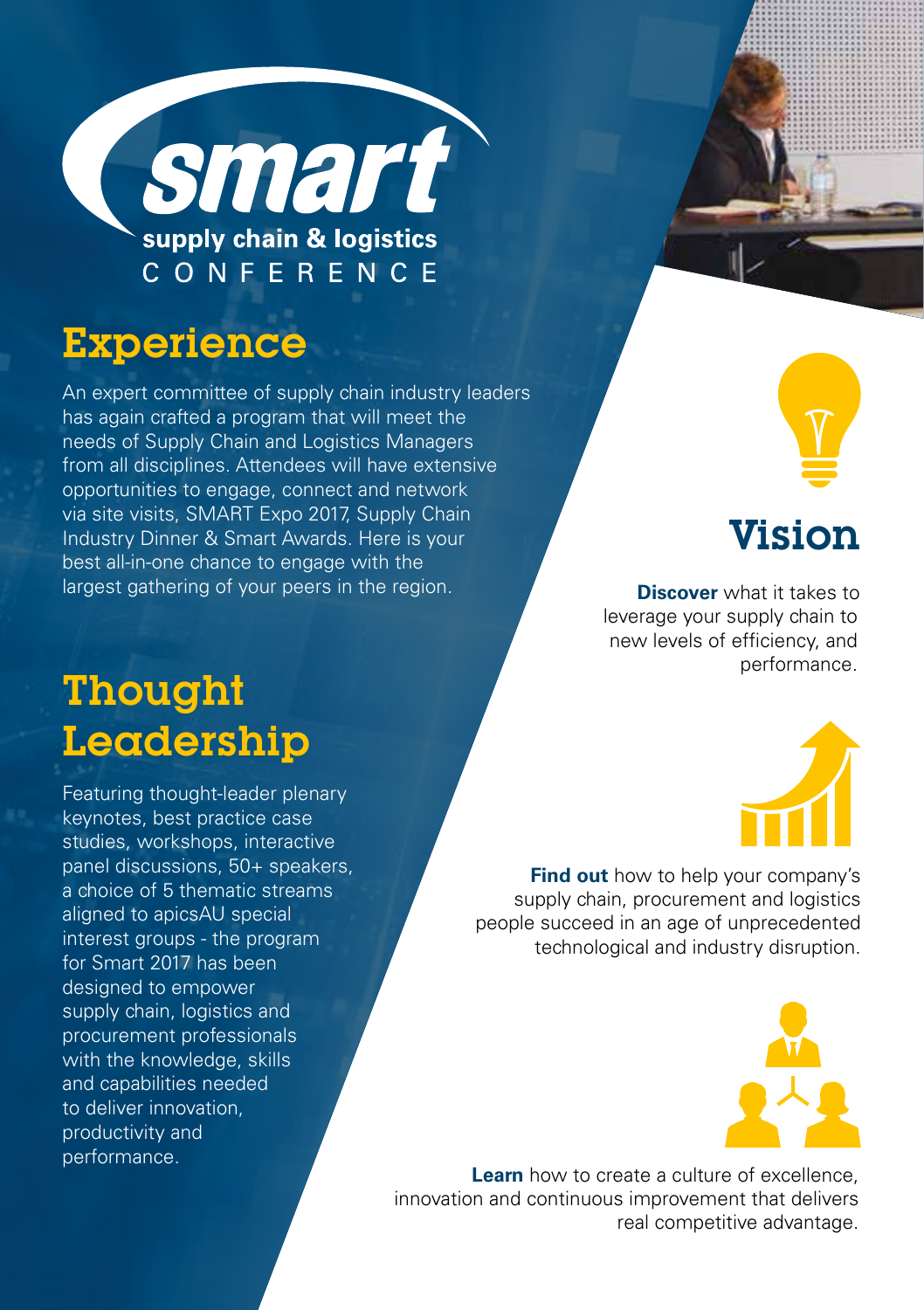### Back in Sydney

Smart is back in Sydney for the first time in four years and will be one of the first major events to be held at the world class International Convention Centre (ICC). The ultramodern, flexible venue is set alongside Darling Harbour and adjacent to Australia's largest CBD and new financial services hub.

ICC is just 8kms from Sydney Airport; has two light rail stations, is a short walk to Central and Town Hall stations and has 43 major hotels within walking distance. With its new fully integrated facilities, world class cuisine and spectacular views, ICC Sydney is the perfect venue for Smart 2017.

### About the organisers

The SMART Conference is a biannual event brought to you by the Australasian Production and Inventory Control Society (apicsAU) and InterPoint Events Pty Ltd. These organisations are proud to once again present a multi-faceted conference and exhibition for supply chain and logistics professionals: an event truly created by the industry, for the industry.

# apicsAU

**apicsAU** – Australasia's Premier Professional Supply Chain Community – is a premier non-profit, professional membership community providing leadership and

innovation, education and training and professional development for the Australian supply chain, procurement and logistics community. These include formal education programs; encouraging and assisting industry education and research; and working towards a more qualified and efficient industry in Australia. www.apics.org.au



**Interpoint Events** is an important marketing component of The Intermedia Group, a leading Australian publishing, event management and technology business. Interpoint

Events was launched in 2004, and specialises in the organisation and management of exhibitions, conferences and custom event marketing. Interpoint Events will present the Smart Expo 2017. www.intermedia.com.au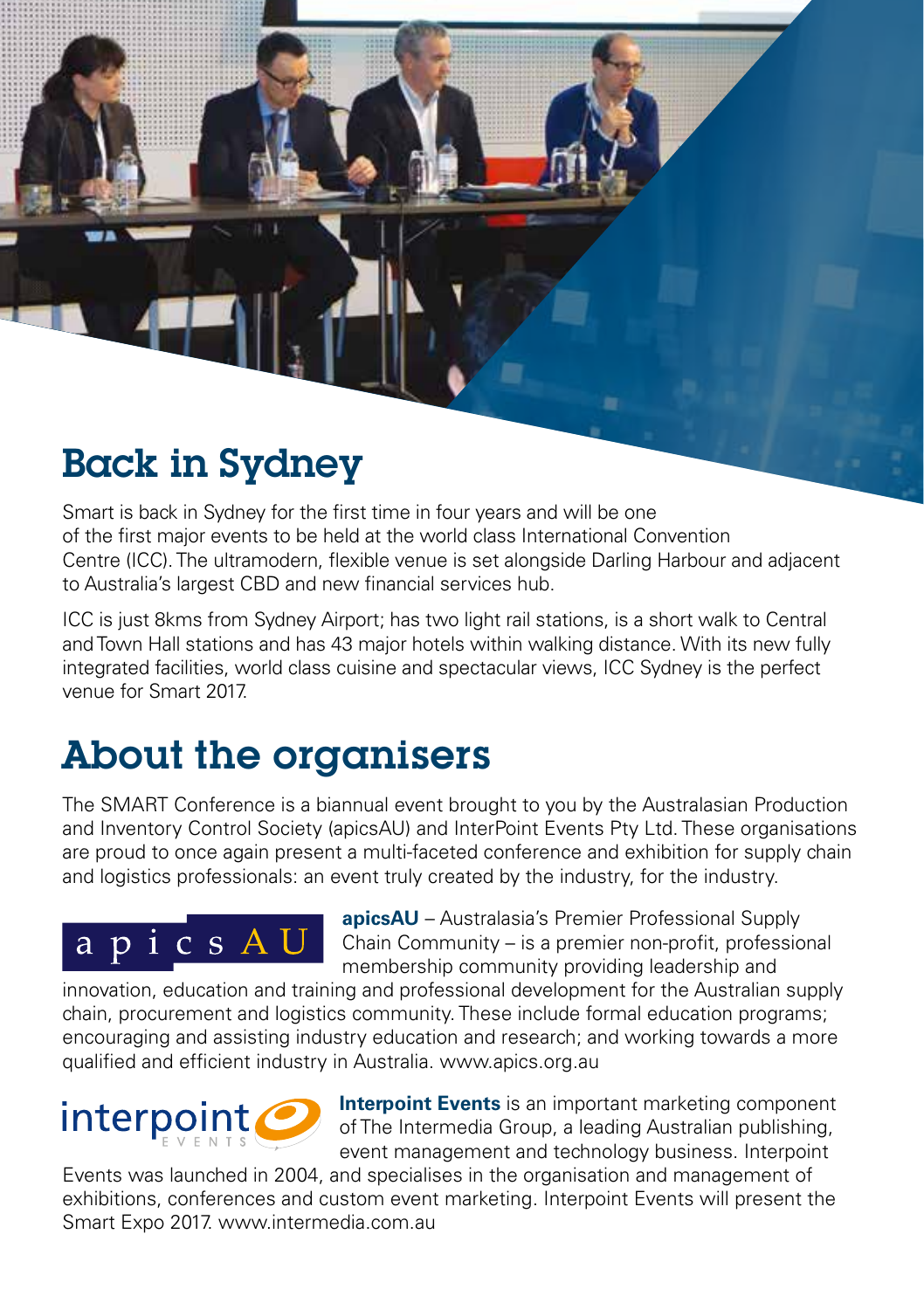

### Smart Awards Details Confirmed

Outstanding individuals and organisations in supply chain and logistics will be recognised in the Smart 2017 Awards.

These prestigious awards are judged by subject matter experts from the associations, making them both unique in Australasia, and a highly-prized accolade.

> The awards are open to any Australian organisation that meets the entry criteria.

#### **There are five national categories:**

甜

- The Award for Excellence in Event, Humanitarian or Military Logistics **1**
- The Award for Excellence in Manufacturing Supply Chains **2**
- The Award for Excellence in Procurement **3**
- The Award for Excellence in Supply Chain Management and Distribution **4**
- The Award for Excellence in Transport and Logistics **5**

Winners will be announced at the Smart Supply Chain Industry Gala Dinner in Sydney on Thursday, 30 March 2017.

You can enter your organisation or an individual in the Smart Awards 2017, until 31 January 2017. Visit

**www.smartconference.com.au**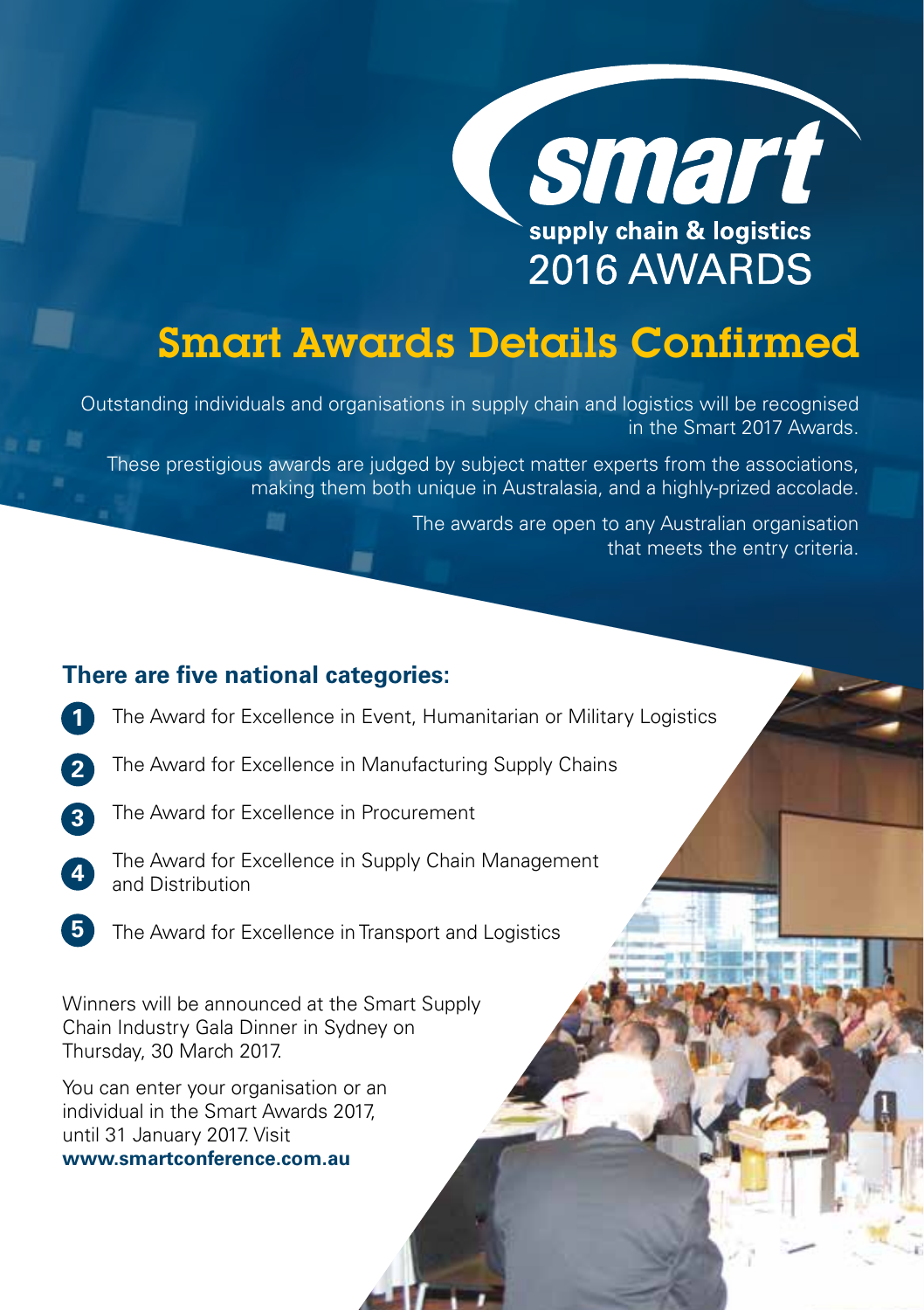# Registration Dates & Fees (incl GST)

Smart Conference & Expo 2017 will be held on Wednesday, 29 March and Thursday, 30 March 2017 at the Intenational Convention Centre, Sydney. Optional activities run on Tuesday 28 March.

SMART 2017 conference – **early bird rate from now until 26 February 2017**

| <b>SMART 2017 CONFERENCE</b><br><b>REGISTRATION</b> | <b>Early Bird Fee</b><br>(on or before 26 February) | <b>Standard Fee</b><br>(after 27 February) |
|-----------------------------------------------------|-----------------------------------------------------|--------------------------------------------|
| Full Conference (two days)                          |                                                     |                                            |
| Member                                              | \$1,495.00                                          | \$1,670.00                                 |
| Non Member                                          | \$1,620.00                                          | \$1,807.00                                 |
| Student                                             | \$736.00                                            | \$736.00                                   |
| Single Day Conference                               |                                                     |                                            |
| Member                                              | \$960.00                                            | \$1,047.00                                 |
| Non Member                                          | \$1,022.00                                          | \$1,109.00                                 |

| <b>OPTIONAL EXTRAS</b> | <b>Early Bird Fee</b><br>(on or before 26 February) | Standard Fee<br>(after 27 February) |
|------------------------|-----------------------------------------------------|-------------------------------------|
| Site Visits            | \$95.00                                             | \$95.00                             |

| <b>SOCIAL FUNCTIONS</b>                                      | <b>Delegate</b> | Non Delegate  |
|--------------------------------------------------------------|-----------------|---------------|
| <b>Welcome Reception</b>                                     | Free            | Not available |
| Supply Chain Industry Dinner<br>& Smart Awards               | \$180.00        | \$180.00      |
| Supply Chain Industry Dinner<br>& Smart Awards (table of 10) | \$1,699.00      | \$1,699.00    |

**GROUP BOOKINGS:** Companies registering 5 or more delegates will receive a 10% discount on the above fees if they register at the same time. Please email info@smartconference.com.au with names.

#### **ONLINE REGISTRATION IS OPEN**

For more registration details or to register online **visit www.smartconference.com.au**

#### **CONTACT**

Smart Conference **Phone:** 1300 789 845 **Email:** info@smartconference.com.au PO Box 55 GLEBE NSW 2037